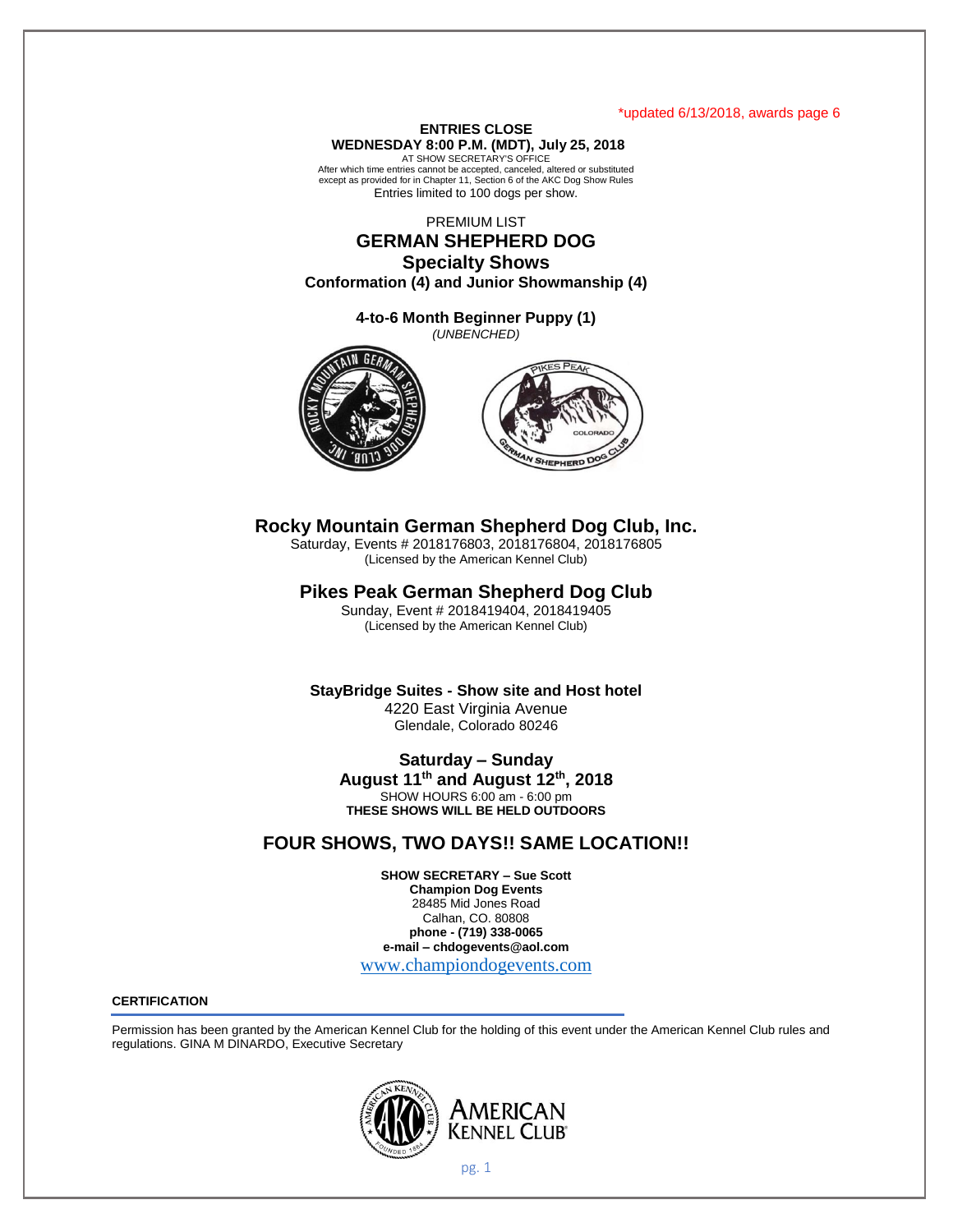### **OFFICERS of the Rocky Mountain German Shepherd Dog Club**

| 321 Jewel Ct. Fort Collins, CO 80525 |  |
|--------------------------------------|--|

#### **OFFICERS of the Pikes Peak German Shepherd Dog Club**

#### **SHOW COMMITTEE – RMGSDC - Saturday shows**

| 5315 County Road 142, Elizabeth, CO 80107 | longspeakgs@hotmail.com                                           |
|-------------------------------------------|-------------------------------------------------------------------|
|                                           |                                                                   |
|                                           |                                                                   |
|                                           |                                                                   |
|                                           | Beth ReynoldsAdvertising, Dog Show Tour and New Exhibitor Meeting |

#### **SHOW COMMITTEE – PPGSDC – Sunday shows**

| 741 Canon Ridge Rd., Canon City, CO 81212 | dmehra@aol.com |
|-------------------------------------------|----------------|
|                                           |                |
|                                           |                |
|                                           |                |

#### **JUDGES**

Saturday Show 1 – Conformation, Junior Showmanship & 4-6 Month Beginner Puppy Mrs. Charlotte LaRosa…………….…...……1721 Borror Rd, Grove City, OH 43123

Saturday Show 2 – Conformation, Junior Showmanship Mr. Joseph LaRosa……………...……...……1721 Borror Rd, Grove City, OH 43123

Sunday Show 1 – Conformation, Junior Showmanship Mr. Randall (Randy) Chesnut……………….1621 Young St, Broussard, LA 70518

Sunday Show 2 – Conformation & Junior Showmanship Mr. Kevin Reynolds…………………………4307 Sunset Dr Rising Fawn, GA 30738

> **SHOW VETERINARIAN – ON CALL** Aspenwood Veterinary Hospital 1290 S Colorado Blvd Glendale, CO 80246 (303) 757-5646

#### **AFTER HOURS EMERGENCY VETERINARIAN SERVICES**

24 Hour Veterinarian (303)366-2639 VCA Alameda East Veterinary Hospital 9770 East Alameda Ave., Denver, CO

### **SHOW PHOTOGRAPHER**

Lisa Bowman Photography 441 Wright St. #122 Lakewood, CO 80228 [lisabowmanphotos@gmail.com](mailto:lisabowmanphotos@gmail.com) 303-827-6317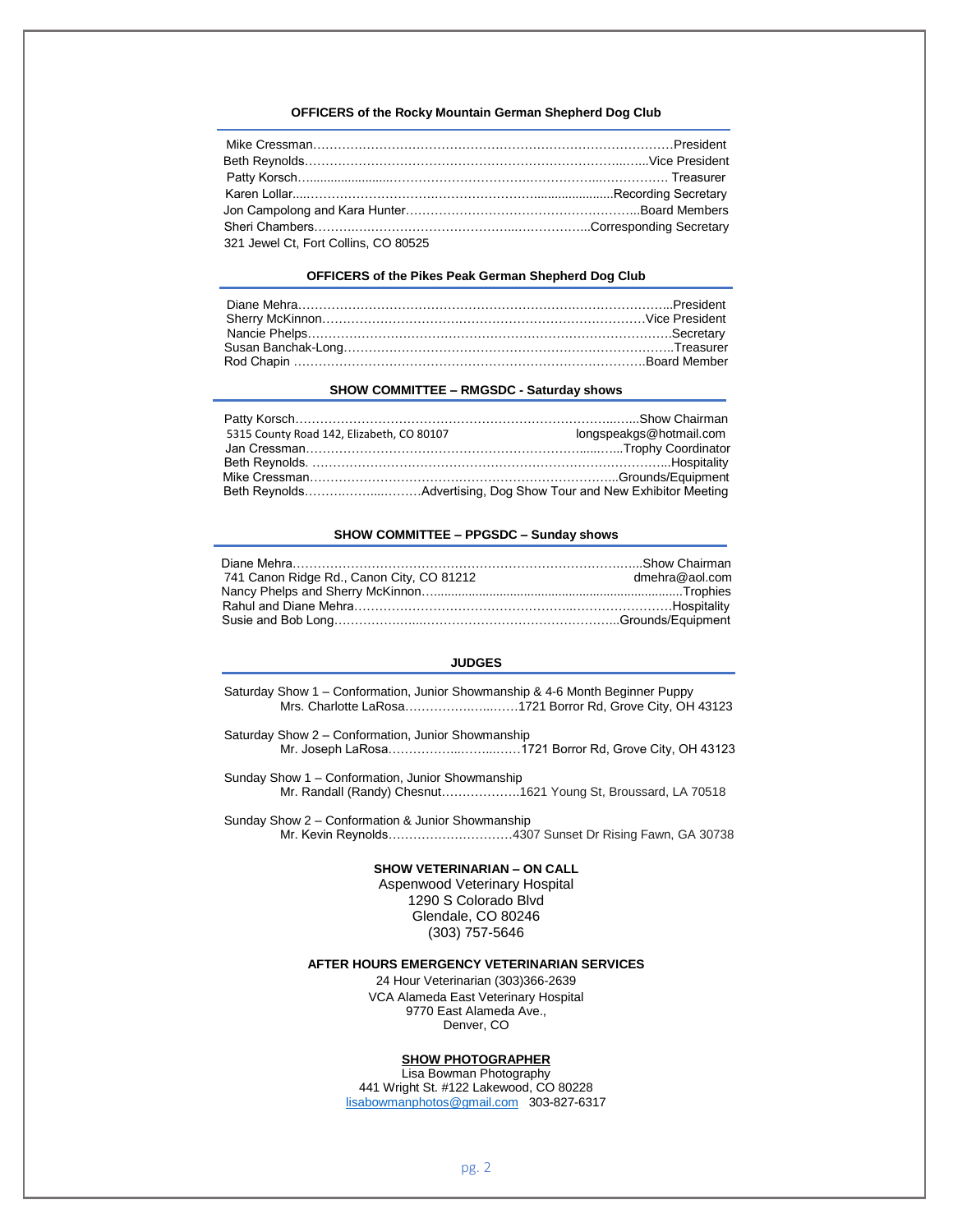#### **ENTRY INFORMATION:**

#### **Entries are limited to 100 dogs per show**

**ENTRIES CLOSE: 8:00 P.M. (MDT) -- Wednesday, July 25, 2018** at the Show Secretary's office after which time entries cannot be accepted, cancelled, altered or substituted except as provided for in Chapter 11, Section 6, AKC Dog Show Rules.

Entry fees already include a \$.50 AKC RECORDING FEE and a \$3.00 AKC EVENT FEE.

## *A SEPARATE ENTRY FEE IS REQUIRED FOR ENTRY IN EACH SPECIALTY SHOW*

\$30.00 for the entry of each dog in Regular Class - 12-15, 15-18, AOH, Novice, American Bred, Open, Best of Breed \$18.00 for Puppy & Bred-by-Exhibitor Classes \$10.00 for Junior Showmanship (free if second entry) \$18.00 for Non-Regular Classes – (Veterans) \$10.00 for 4-6 Month Beginner Puppy Classes (Saturday only)

#### **NOTE: 12-18 Month Classes are adult classes and require an adult entry fee**

Make all checks payable to: **Champion Dog Events** Mail to: Sue Scott, Show Secretary, Champion Dog Events, 28485 Mid Jones Rd, Calhan, CO 80808

#### **CANADIAN EXHIBITORS MUST SUBMIT ENTRIES WITH CHECKS DRAWN ON U.S. ACCOUNTS OR WITH INTER-NATIONAL MONEY ORDERS IN U.S. FUNDS.**

Entry fee will not be refunded in the event that a dog is absent, disqualified, excused by Veterinarian or Judge or barred from competition by action of the Show Committee.

**Post Dated Checks & Returned Checks** do not constitute a valid entry fee. The Show Secretary will add a \$25.00 collection fee to the amount of each returned check. Subsequent returned checks from the same exhibitors may result in their being put on a CASH ONLY basis.

No entry shall be made and no entry shall be accepted which specifies any condition as to its acceptance.

No entry fees will be refunded if the Show cannot open or be completed by reason of riots, civil disturbances, fire, extreme and/or dangerous weather conditions, an Act of God, public emergency, act of a public enemy, strikes and/or any other cause beyond the control of the Club or the Show Secretary.

Entries will not be accepted without fees or signatures. There will be **no refunds** for duplicate entries. Changes, additions or corrections to entry forms must be received in writing via postal or email prior to close of entries. Those received by telephone are not acceptable.

No dog wrongly entered in a class may be transferred to another class (except in case of wrong sex), nor can a dog be withdrawn after entries have closed. The owner or agent assumes all responsibilities for wrong or incomplete information of the entry blank.

Owners are responsible for errors in making out entry forms, whoever may make such errors, and no entry fee will be refunded in event of such errors or cancellation of entries after the published closing date.

Entries must be made on an Official AKC entry form or online form with the Agreement and Rules agreed to.

Confirmation of Entry will be sent to the email address(s) on the Official AKC entry form within 48 hours of receipt. If you do not receive email confirmation promptly please contact show secretary. Judging Schedule will be sent as soon as finalized after close of entries.

All Show results will be posted on [www.championdogevents.com](http://www.championdogevents.com/) as soon as possible after the close of the show.

# **SPECIAL ENTRY SERVICES**

**Telephone entry service:** CALL THEM FOR INFORMATION. BEST IN SHOW ENTRY SERVICE . . . . . . . . . . . 1(800)247-7005 Entry Line (toll free) ENTRIES ON TIME.. . . . . . . . . . . . . . . . . . . . . . . 1(800)992-8955 Entry Line (toll free)

**Online Entries** at [www.championdogevents.com](http://www.championdogevents.com/) - you can utilize credit card, PayPal or mail a check There is an additional fee of \$2.00 per dog for online entries per event. **SCANNED** entry forms can be emailed and entry fee forwarded by check or paid online.

#### **PRE-ORDER YOUR CATALOG AND SAVE!!!!**

Pre-order price is \$5.00, include request with your entry. If you are not entering but would like to pre-order a catalog, drop me a note. A limited number of catalogs will be for sale at the show for \$10.00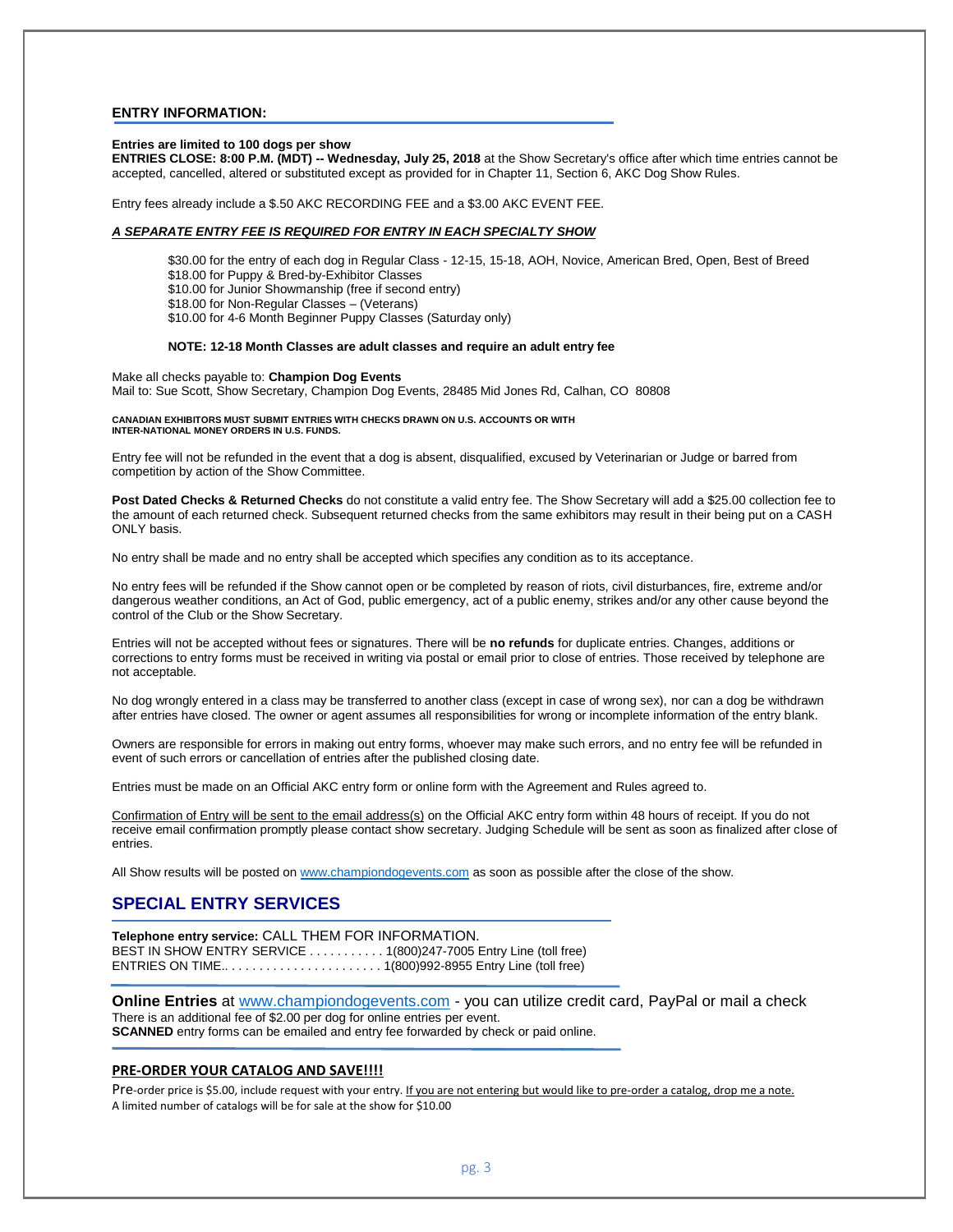# **CLASS INFORMATION**

# **REGULAR CLASSES**

The following classes will be provided for both dogs and bitches.

Puppy, 6 months & under 9 months Amateur Owner Handler Puppy, 9 months & under 12 months Bred-By-Exhibitor 12 months & under 15 Months American-Bred 15 months & under 18 Months Open **Novice** 

**BRED BY EXHIBITOR REQUIREMENTS:** All dogs entered in the Bred-By Class must be individually registered with the AKC. the person handling the dog must be a breeder of record and an owner or co-owner of the dog

**BEST OF BREED COMPETITION:** Effective for all shows held on or after July1, 1980, dogs which according to their owner's records have completed the requirements for a Championship after the Closing of Entries for this show, but whose Championships are unconfirmed, may be transferred from one of the Regular Classes to the Best of Breed or Variety Competition, provided this transfer is made by the Show Secretary at least 30 minutes prior to the start of the judging at this show. (American Kennel Club Rule, Chapter 11, Section 6)

**BEST PUPPY AND BEST OPPOSITE SEX PUPPY** - awarded from winners of the 6-9 and 9-12 months classes

# **NON-REGULAR CLASSES – Involving Single Dog Entries**

**VETERAN CLASS** - A class for Dogs/Bitches seven (7) years and older Classes will be divided by age for both dogs and bitches: 7 years and under 9 years 9 years and under 11 years 11 years and older

# **4-to-6 Month Beginner Puppy Saturday only**

- AKC registration number or an AKC litter number will be required for entries of an AKC recognized breed as listed in Chapter 3, Section 1 of the *Rules Applying to Dog Shows*.
- A foreign born dog may enter this class if they are registered in the country of origin.
- All entrants are to be vaccinated (including rabies) in accordance with their veterinarian's protocol.
- Dogs that are owned or co-owned by a professional handler may compete in this class, but must be handled by a non-professional handler. Professional handlers are defined as any person who belongs or has belonged to a professional handlers' organization, distributed rate cards, or otherwise advertised or represented themselves as handling dogs for pay within the last five years. Dogs may not be exhibited by current assistants and household members of a professional handler.
- Class will not be divided by sex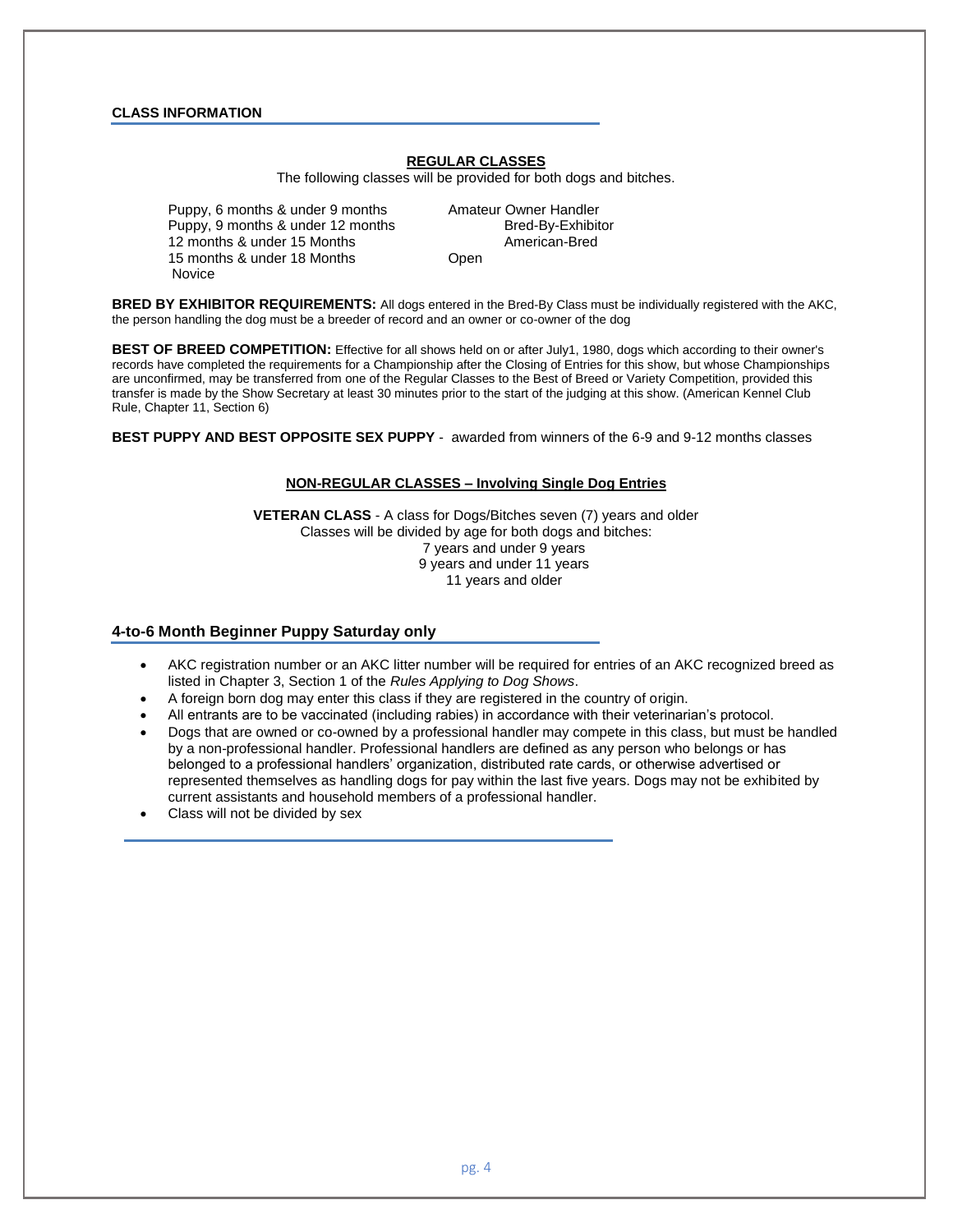#### **CLASS INFORMATION – Junior Showmanship Classes**

- **NOVICE JUNIOR CLASS -** For Boys and Girls at least 9 and under 12 years of age on the day of the show who at the time entries close, have not won three (3) first place awards, with competition present, in a Novice Class at a licensed or member show.
- **NOVICE INTERMEDIATE CLASS -** For Boys and Girls at least 12 and under 15 years of age on the day of the show who at the time entries close, have not won three (3) first place awards, with competition present, in a Novice Class at a licensed or member show.
- **NOVICE SENIOR CLASS -** For Boys and Girls at least 15 and under 18 years of age on the day of the show who at the time entries close, have not won three (3) first place awards, with competition present, in a Novice Class at a licensed or member show.
- **OPEN JUNIOR CLASS -** For Boys and Girls at least 9 and under 12 years of age on the day of the show who at the time entries close, have won three (3) first place awards in a Novice Class at a licensed or member show, with competition present in the Novice Class.
- **OPEN INTERMEDIATE CLASS -** For Boys and Girls at least 12 and under 15 years of age on the day of the show who at the time entries close, have won three (3) first place awards in a Novice Class at a licensed or member show, with competition present in the Novice Class.
- **OPEN SENIOR CLASS -** For Boys and Girls at least 15 and under 18 years of age on the day of the show who at the time entries close, have won three (3) first place awards in a Novice Class at a licensed or member show, with competition present in the Novice Class.
- **MASTER CLASS -** *(effective date of January 1, 2012)* For Boys and Girls at least 9 and under 18 years of age on the day of the show and who have won ten (10) first place wins in an Open Class, with competition to be eligible to enter the Limited Class Competition. The calendar for this class will be November 1-October 31 of the following year. All juniors meeting the criteria for this class are required to enter the Master Class and may change their entry the day of the show if entries have already closed. Once the eligibility time frame for that year has passed, all participants return to the Open Class to compete for the following year.

#### **NOTICE: Junior Handlers must include their AKC JUNIOR HANDLER NUMBER on each entry.**

You may obtain your junior identification number by calling the AKC, Judges Education Department

Each dog exhibited in Junior Showmanship must be owned by the Junior Handler or by the Junior Handler's father, mother, brother, sister, uncle, aunt, grandfather or grandmother including the corresponding step and half relations or by a member of the Junior Handlers household.

Bitches in season are not eligible to be shown in Junior Showmanship Classes. At a Specialty show, each dog must be of the breed for which the show is held.

A dog that has been rejected - dismissed or excused by the veterinarian for the protection of the other dogs at the show or for the protection of the dog excused, may not be handled in Junior Showmanship.

Each dog handled in a regular Junior Showmanship Class must be entered and shown in one of the breed classes at the show, or must be entered for Junior Showmanship only. However, a dog that must be withdrawn for good and sufficient reason, such as a bitch in season or a veterinarian's excuse may be replaced by another dog meeting the same ownership requirements. Such substitution must be requested in writing stating the reason for the substitution and must be accompanied by an official AKC entry form.

#### **AWARDS – RIBBONS for both Saturday and Sunday**

# RIBBON AWARDS

| טש השאראיי                                                |  |
|-----------------------------------------------------------|--|
|                                                           |  |
| Best of Opposite Sex to Best of Breed Red & White Rosette |  |
|                                                           |  |
|                                                           |  |
|                                                           |  |
|                                                           |  |
|                                                           |  |
|                                                           |  |
| Best Opposite Sex to Best PuppyLavender Rosette           |  |
|                                                           |  |
|                                                           |  |
|                                                           |  |

#### **Regular Classes Non-Regular Classes** First Prize………….Blue Second Prize………Red

| First PrizeBlue   | First PrizeRose     |  |
|-------------------|---------------------|--|
| Second PrizeRed   | Second PrizeBrown   |  |
| Third PrizeYellow | Third PrizeLt Green |  |
| Fourth PrizeWhite | Fourth PrizeGray    |  |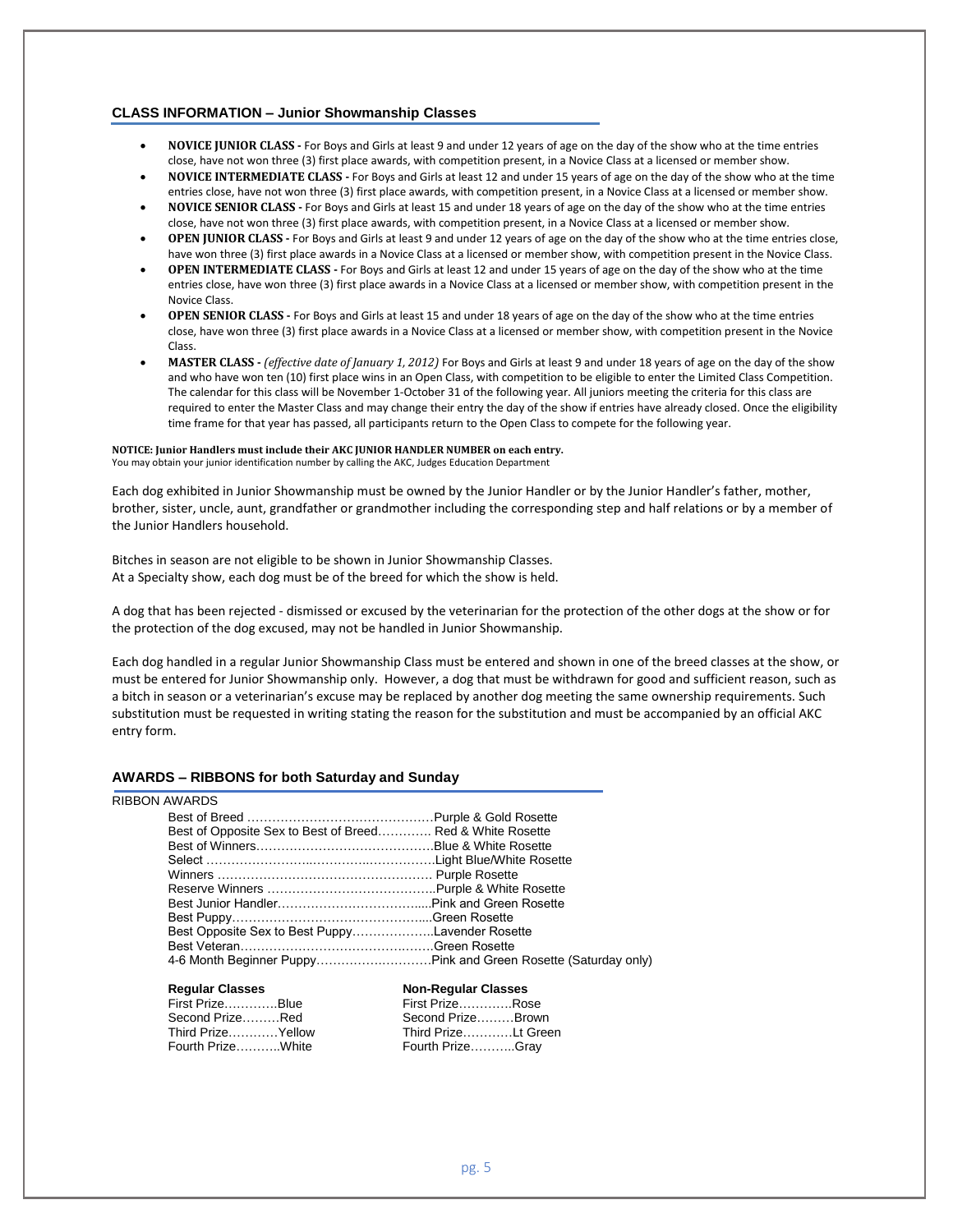### **AWARDS – PRIZES - RIBBONS for both Saturday and Sunday**

The Pikes Peak German Shepherd Dog Club and Rocky Mountain German Shepherd Dog Club appreciate the generosity of its trophy donors. Please note any trophy may be substituted with one of equal or greater value.

# **Saturday - Rocky Mountain GSD Club - Show 1 & 2**

Best of Breed - Large Canvas Tote Bag with Club logo and grooming supplies

Best of Opposite Sex - Red/White Tote Bag hand crafted by Patty Korsch and grooming supplies

Best of Winners - Fleece crate mat

Winners Dog/Bitch - 6 foot English Slip Lead (3/8 inch diameter)

Res. Winners Dog/Bitch - 4 foot English Slip Lead (3/8 inch diameter)

Best Puppy - Dog Toys

Best Opposite Puppy - Dog Toy

Best 4-6 month Beginner Puppy - Dog Toy

4-6 month Beginner Puppy participants - Tennis Ball

1st in all classes - Coffee Mug with Club Logo

Best in Junior Showmanship - Gift Card

1<sup>st</sup> Place for all Junior Showmanship classes - Gift Card

- **Best of Breed:** The Rocky Mountain GSDC, Inc. specialty show Best of Breed winner's name will be engraved on a perpetual club award offered by Stuttgart German Shepherds. This award was generously donated by Inge & Emil Vyprachticky, Sandy & Jim Richards and Irene & Tom Hause. This award remains permanently in the possession of the Rocky Mountain GSDC Inc.

# **Sunday - Pikes Peak GSD Club - Show 1 & 2** \*updated 6/13/2018

Best of Breed - stainless steel water bucket, toy and note cards Best of Winners - feed dish and note cards Best of Opposite Sex - feed dish and note cards Select - note cards Winners Dog/Winners Bitch - stainless steel water bucket and note cards Reserve Winners Dog/Reserve Winners Bitch - toy Best Veteran - gift card Best Puppy - toy Best Opposite - toy 1st in all classes - toy Best in Junior Showmanship - gift card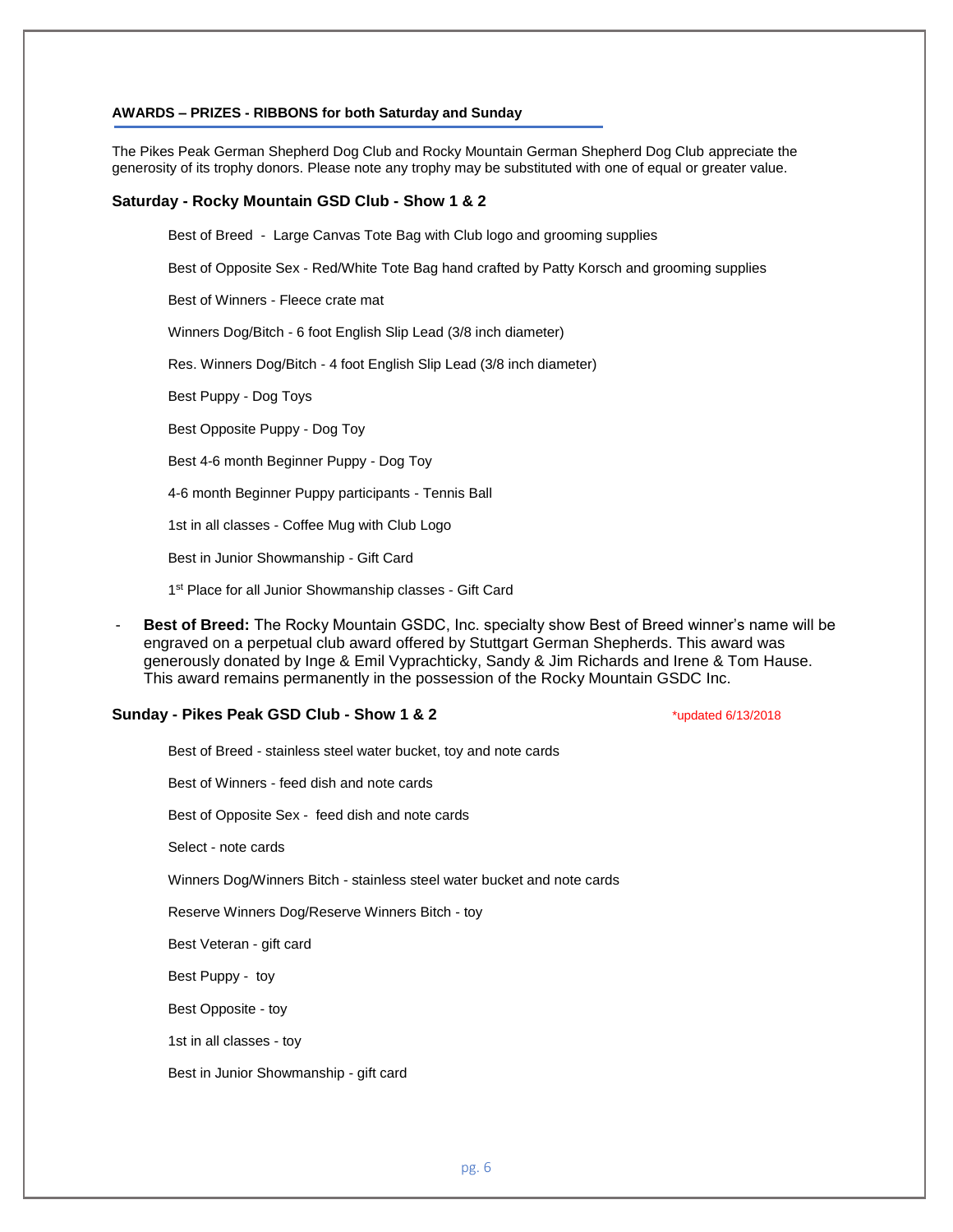#### **SHOW SITE INFORMATION:**

All regulations governing the use of this facility, and all regulations and decisions of the Show Committee of this show giving club on this day will be strictly enforced, including and not recorded in this Premium List.

Exhibitors and handlers will be held responsible for clean conditions in and around their crates and set up area. Exhibitors are responsible for cleaning up after their own dogs AT ALL TIMES. Dumping of dog food or grooming residue into the restroom sinks and toilets is strictly prohibited!

NO dogs will be allowed in the restrooms.

All persons entering this dog show/event, hereby waive any claim for damages against the German Shepherd Dog Club of America, Pikes Peak German Shepherd Dog Club, Rocky Mountain German Shepherd Dog Club, it's members or the show secretary in the event a motor vehicle must be entered to rescue a dog from overheating or suffocation due to improper ventilation. The club(s) is solely responsible for determining if the said animal is in distress.

#### **Please note this show site does NOT have space for RVs**

#### **EXHIBITOR INFORMATION:**

Dogs need be present only for scheduled judging and will be released if not needed for further judging.

Dogs must be ready for judging. Neither the Club nor its Show Secretary will be responsible or obligated to furnish any service for notifying exhibitors or their agents of Breed or Class Judging. Judges need not wait for any dog holding up a class**. Owners or agents alone are responsible for the presence of their dogs in the judging rings.**

The show giving Club, the Show Secretary, their agents, employees, etc. assume no responsibility for any loss, damage or injury sustained by exhibitors, handlers, or to any of their dogs or property while at or on the show grounds, or in transit to or from the show and assumes no responsibility for injury to children.

The hosting club will exercise every precaution for the safety of dogs exhibited, but it must be understood that neither the club, site or show secretary will be responsible for any injury, damage, or loss. It is understood that all dogs at this show are in the care and custody of the owners or owner's agents during the entire show weekend.

There shall be no drilling or intensive /abusive training of dogs on the show grounds. Dogs must be under control at all times. This includes the use of Flexi leashes.

Exhibitors should follow their veterinarian recommendations to assure their dogs are free of internal and external parasites, any communicable diseases and have appropriate vaccinations.

**Parents are solely responsible for their children and are expected to keep them supervised and controlled at all times for their own safety.**

**HOTEL INFORMATION –** Please verify rates/fees when making reservations

**Host Hotel and Show Site - StayBridge Suites……………….……… (303) 321-5757**

4220 East Virginia Avenue, Glendale, CO

A onetime \$10.00 non-refundable pet fee will be charged per room, per night \*\*Please mention the RMGSD Show when making reservations at the host hotel. A block of rooms has been reserved for our use but must be reserved prior to **July 11, 2018.**

HomeStead Studio Suites Hotel……………………...………………………(303) 388-3880 4444 Leetsdale Drive, Glendale, CO 80246

RMGSDC and PPGSDC Show Committees will exercise the right to suspend any person from all AKC privileges for conduct prejudicial to the best interests of purebred dogs which includes abuse of a motel/hotel facility (Chapter 7, Section 1 of the *Rules Applying to Registration & Discipline*).

Some hotels have a limit on the number of dogs accepted. When making reservations, please inquire into dog fees and tell them you are in town for the dog show to be eligible for dog show rates, if applicable.

You are **REQUIRED** to clean up the area after walking your dogs at any hotel/motel. **DO NOT** leave your dogs unattended inside any motel room or groom your dog inside any room.

Please use exercise area/pens if provided.